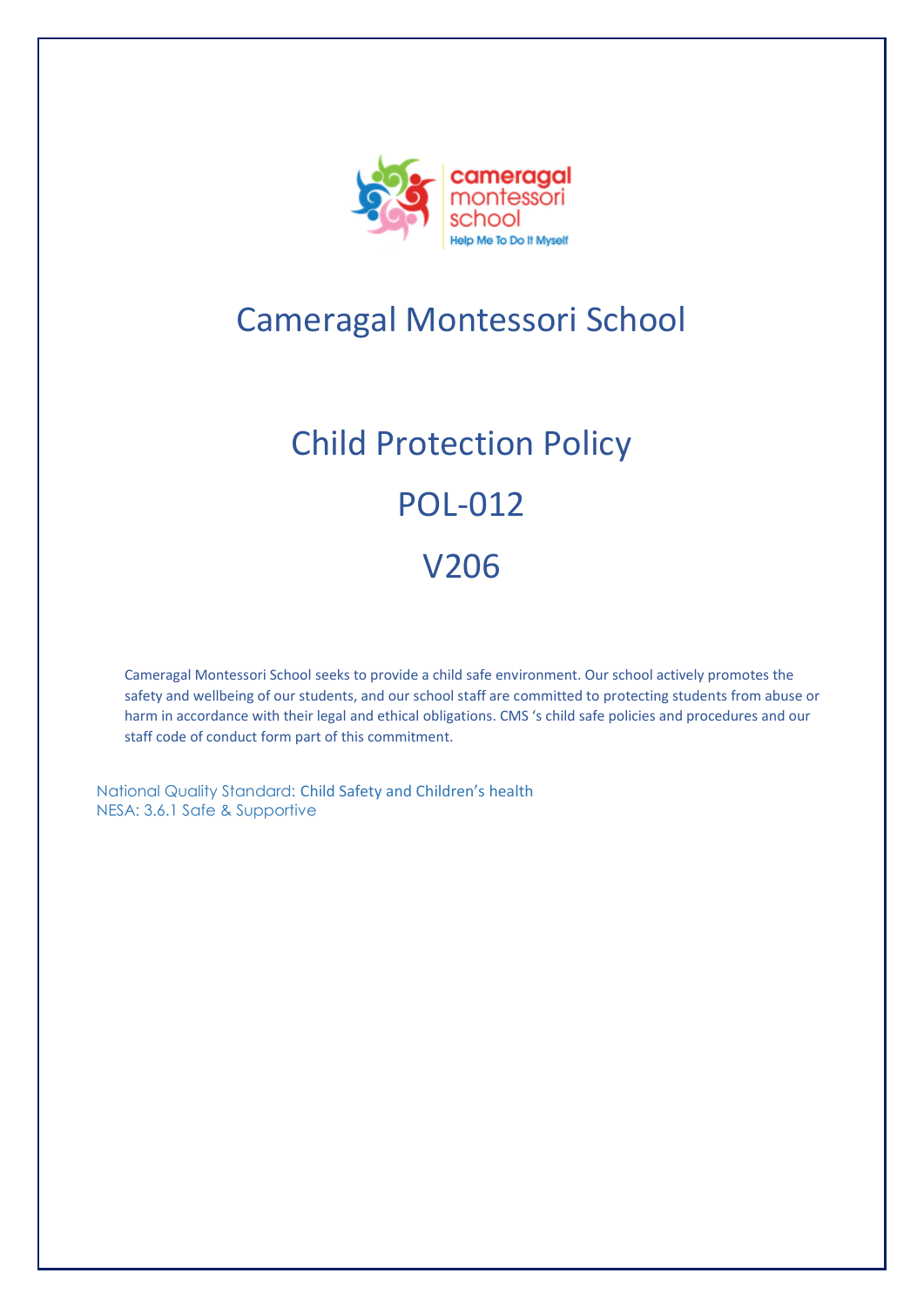### Contents

| 2. |  |
|----|--|
|    |  |
|    |  |
|    |  |
| 3. |  |
|    |  |
|    |  |
| 4. |  |
|    |  |
|    |  |
|    |  |
|    |  |
| 5. |  |
|    |  |
|    |  |
|    |  |
| 6. |  |
|    |  |
|    |  |
|    |  |
|    |  |
| 7. |  |
|    |  |
|    |  |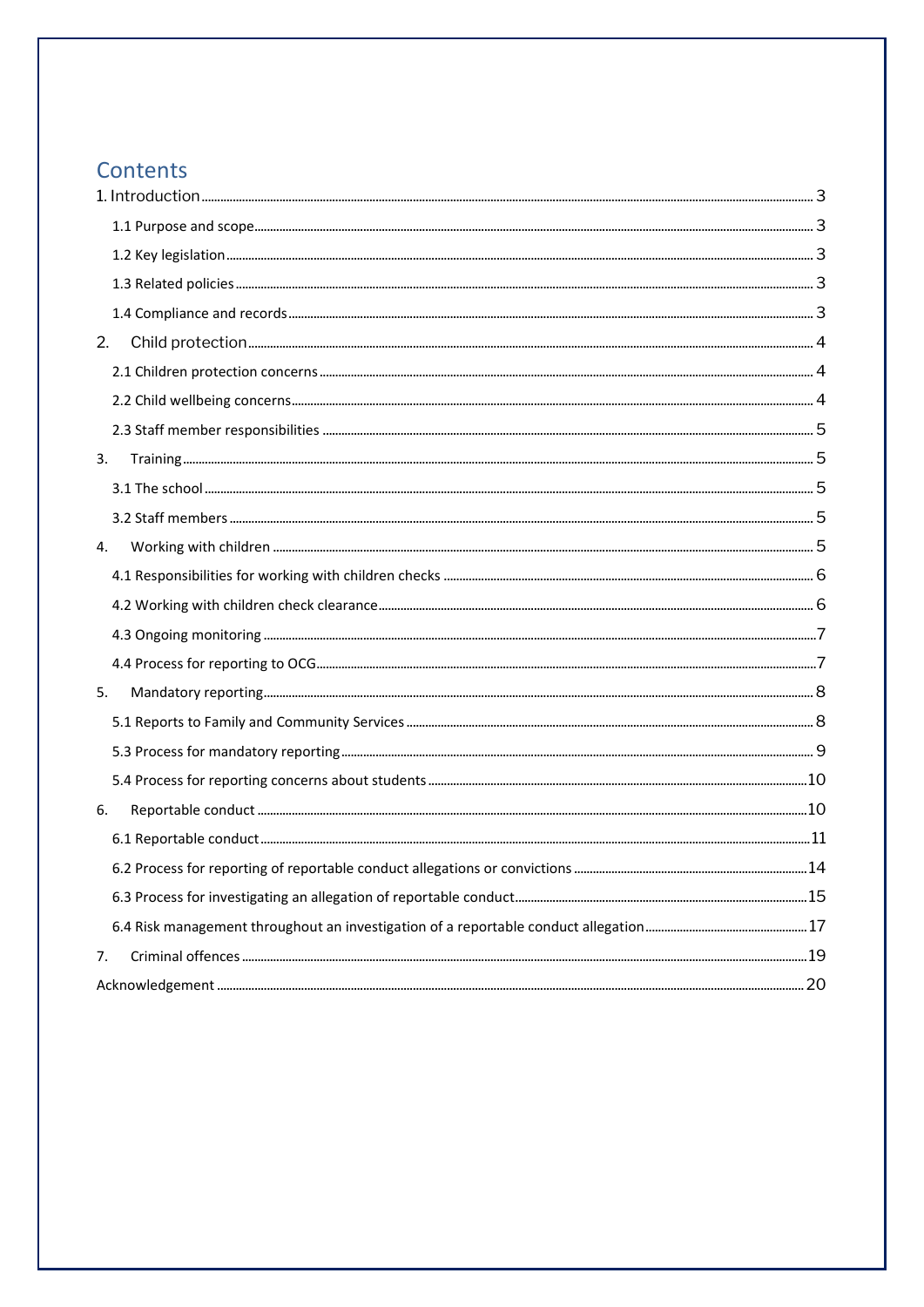# <span id="page-2-0"></span>1. Introduction

#### <span id="page-2-1"></span>1.1 Purpose and scope

This policy sets out staff responsibilities for child protection and processes that staff must follow in relation to child protection matters. This policy applies to all staff members, which includes employees, contractors and volunteers.

Staff members who fail to adhere to this policy may be in breach of their terms of employment.

#### <span id="page-2-2"></span>1.2 Key legislation

There are four key pieces of child protection legislation in New South Wales:

- the *Children and Young Persons (Care and Protection)* Act 1998 ("Care and Protection Act**"**);
- the *Child Protection (Working With Children) Act 2012* ("WWC Act**"**);
- the *Children's Guardian Act 2019 ("Children's Guardian Act)*; and
- the *Crimes Act 1990* ("Crimes Act").

#### <span id="page-2-3"></span>1.3 Related policies

There are a number of other School policies that relate to child protection that staff members must be aware of and understand including (but not limited to):

- Code of Conduct sets out information about the standards of behaviour expected of all staff members;
- Work Health and Safety Statement identifies the obligations imposed by work health and safety legislation on the school and staff members;
- Discrimination, Harassment and Bullying Statement summarises obligations in relation to unlawful discrimination, harassment and bullying;
- Complaint Handling Procedures– provides the steps taken by the school in addressing complaints;
- Anti-Bullying Policy sets out the guidelines for the support and management of students and families with incidents of bullying.
- Supervision Policy, which summarises staff obligations in relation providing supervision that ensures students are safe and protected at all times.
- Attendance Policy sets out the guidelines for student attendance, roll-marking, applications for exemptions, and extended absences.

#### <span id="page-2-4"></span>1.4 Compliance and records

The Principal monitors compliance with this policy and securely maintains school records relevant to this policy, which includes: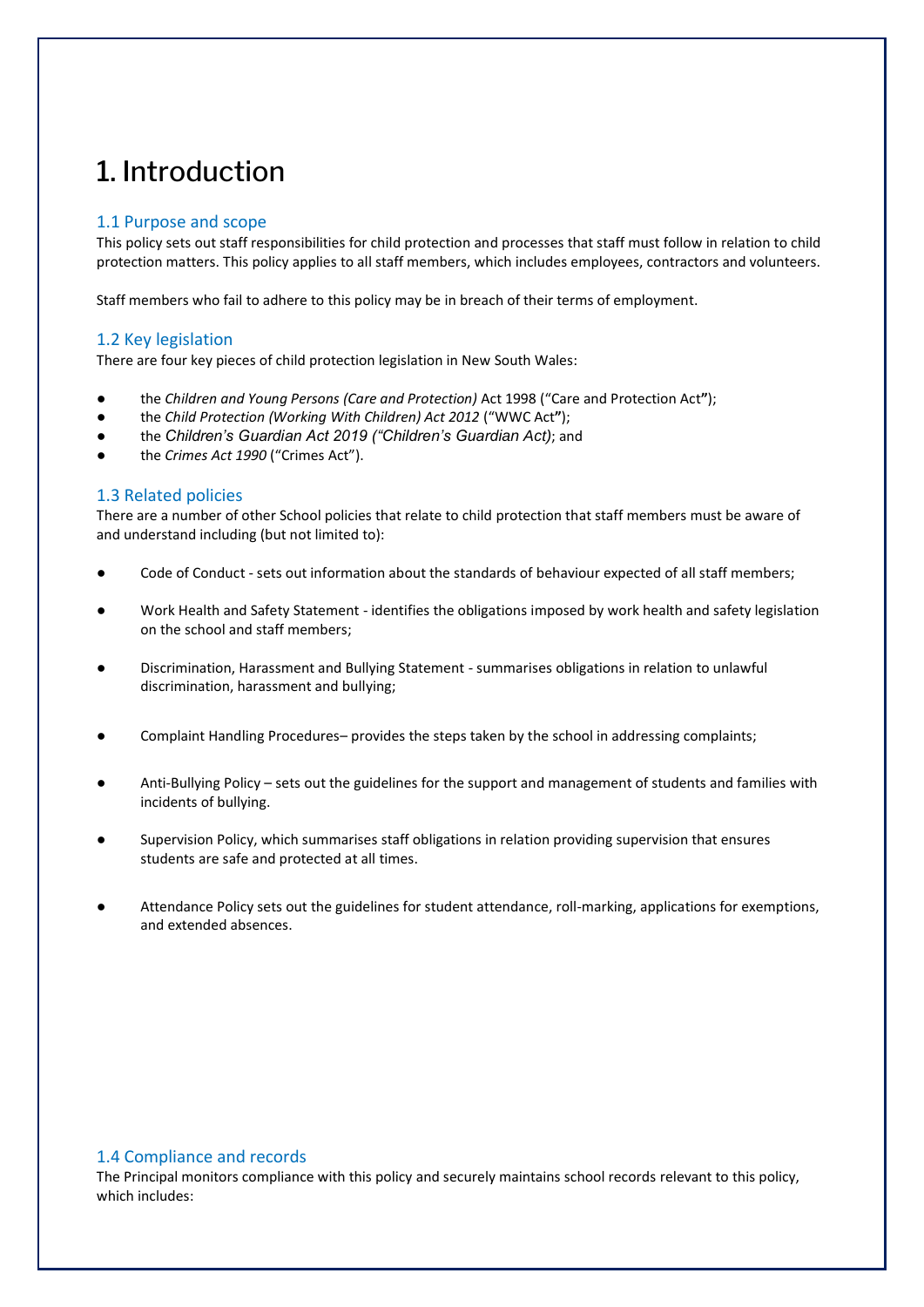- register of staff members who have read and acknowledged that they read and understood this policy;
- working with children check clearance (WWCC clearance) verifications;
- mandatory reports to the Department of Communities and Justice (DCJ), previously known as Family and Community Services; and
- reports of reportable conduct allegations, the outcome of reportable conduct investigations, and/or criminal convictions.

# <span id="page-3-0"></span>2. Child protection

The safety, protection and welfare of students is the responsibility of all staff members and encompasses:

- a duty of care to ensure that reasonable steps are taken to prevent harm to students which could
	- reasonably have been foreseen
- obligations under child protection legislation

#### <span id="page-3-1"></span>2.1 Children protection concerns

There are different forms of child abuse. These include neglect, sexual, physical and emotional abuse.

Neglect is the continued failure by a parent or caregiver to provide a child with the basic things needed for his or her proper growth and development, such as food, clothing, shelter, medical and dental care and adequate supervision.

Sexual abuse is when someone involves a child or young person in a sexual activity by using their power over them or taking advantage of their trust. Often children are bribed or threatened physically and psychologically to make them participate in the activity. Child sexual abuse is a crime.

Physical abuse is a non-accidental injury or pattern of injuries to a child caused by a parent, caregiver or any other person. It includes but is not limited to injuries which are caused by excessive discipline, severe beatings or shakings, cigarette burns, attempted strangulation and female genital mutilation.

Injuries include bruising, lacerations or welts, burns, fractures or dislocation of joints.

Hitting a child around the head or neck and/or using a stick, belt or other object to discipline or punishing a child (in a non-trivial way) is a crime.

Emotional abuse can result in serious psychological harm, where the behaviour of their parent or caregiver damages the confidence and self-esteem of the child or young person, resulting in serious emotional deprivation or trauma.

Although it is possible for 'one-off' incidents to cause serious harm, in general it is the frequency, persistence and duration of the parental or carer behaviour that is instrumental in defining the consequences for the child.

This can include a range of behaviours such as excessive criticism, withholding affection, exposure to domestic violence, intimidation or threatening behaviour.

#### <span id="page-3-2"></span>2.2 Child wellbeing concerns

Child wellbeing concerns are safety, welfare or wellbeing concerns for a child or young person that do not meet the mandatory reporting threshold, risk of significant harm in section 5.1.2.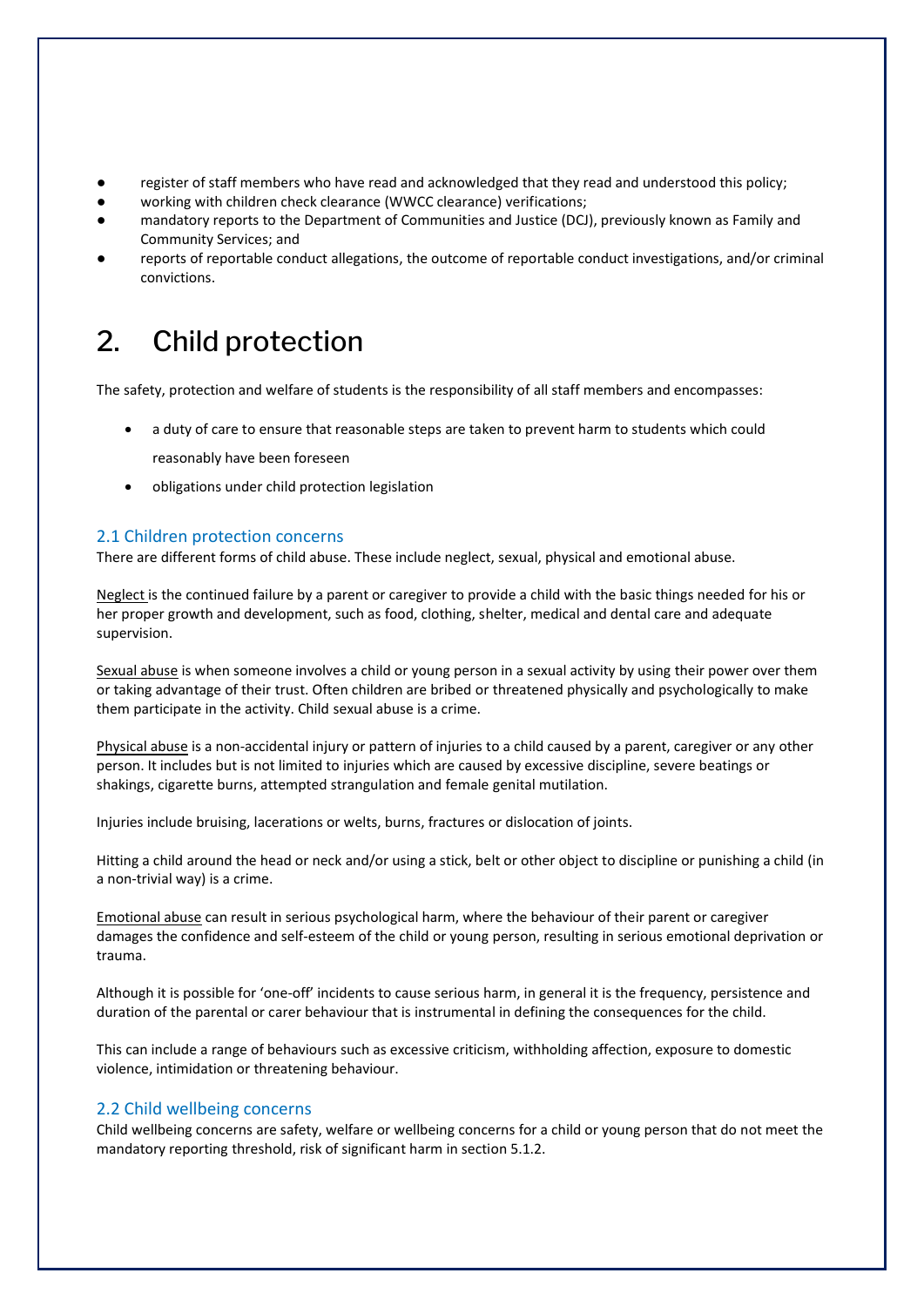#### <span id="page-4-0"></span>2.3 Staff member responsibilities

Key legislation requires reporting of particular child protection concerns. However, as part of the school's overall commitment to child protection all staff are required to report any child protection or child wellbeing concerns about the safety, welfare or wellbeing of a child or young person to the Principal.

If the allegation involves the Principal a report should be made to the Chair of the School Board.

# <span id="page-4-1"></span>3. Training

#### <span id="page-4-2"></span>3.1 The school

The school provides all staff members with a copy of this policy and will provide all staff members with the opportunity to participate in child protection training annually.

#### <span id="page-4-3"></span>3.2 Staff members

All new staff members must read this policy and sign the acknowledgement that they have read and understood the policy.

All staff members must participate in annual child protection training and additional training, as directed by the Principal. The training compliments this policy and provides information to staff about their legal responsibilities related to child protection and school expectations, including:

- mandatory reporting
- reportable conduct
- working with children check, and
- professional boundaries.

## <span id="page-4-4"></span>4. Working with children

The WWC Act protects children by requiring a worker to have a WWCC clearance or current application to engage in child related work. Failure to do so may result in a fine or imprisonment.

The Office of the Children's Guardian (OCG) is responsible for determining applications for a WWCC clearance. It involves a national criminal history check and review of reported workplace misconduct findings. The result is either to:

- grant a WWCC clearance (generally valid for 5 years); or
- refuse a WWCC clearance (further applications cannot be made for 5 years)

In addition, the OGC may impose an interim bar on engaging in child related work for both applicants and WWCC clearance holders.

WWCC clearance holders are subject to ongoing monitoring by the OCG.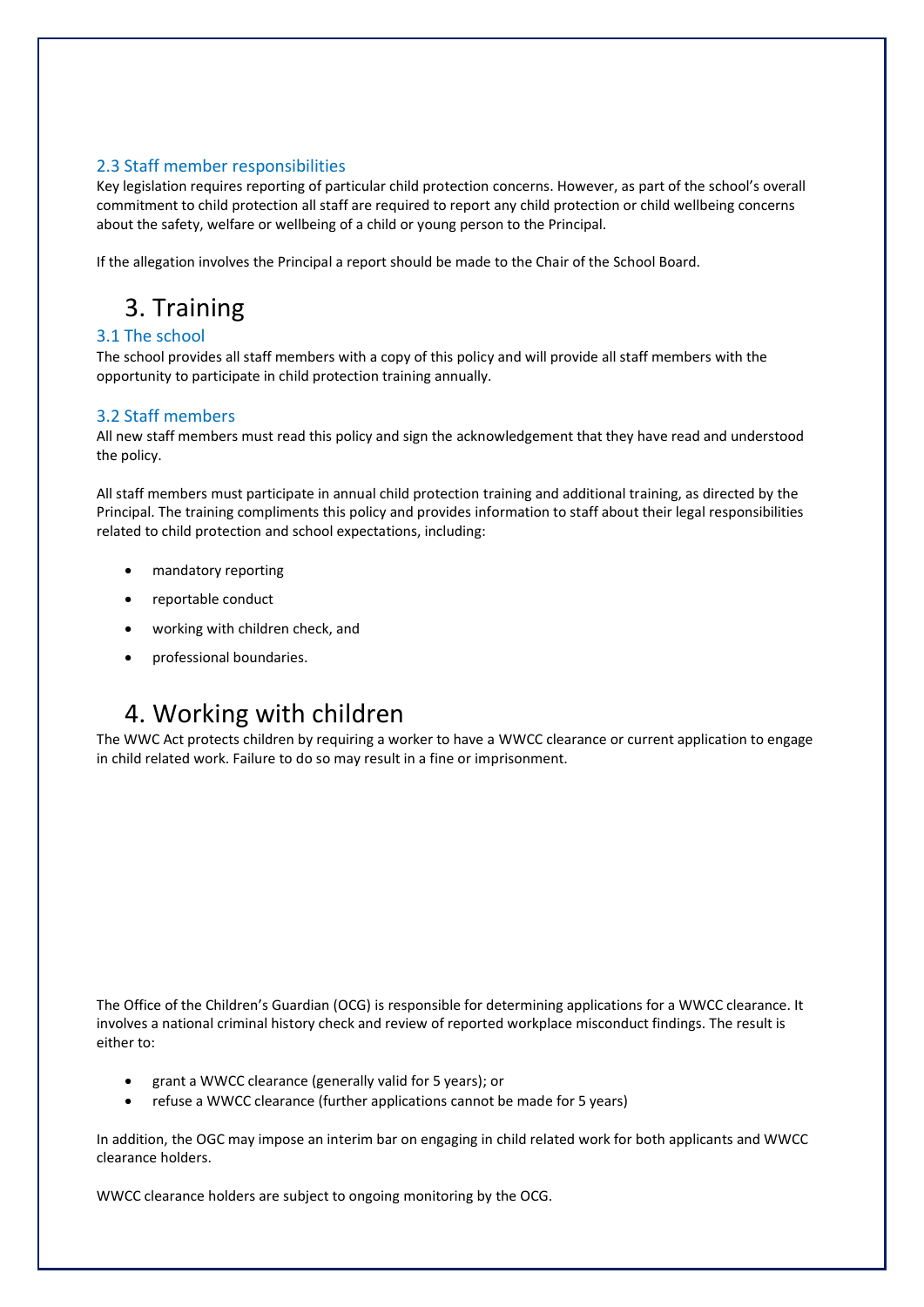#### <span id="page-5-0"></span>4.1 Responsibilities for working with children checks

#### **4.1.1 Staff members**

Staff members who engage in child-related work and eligible volunteers (including those volunteers working at overnight camps) are required to:

- hold and maintain a valid WWCC clearance;
- not engage in child-related work at any time that they are subjected to an interim bar or a bar;
- report to the Principal if they are no longer eligible for a WWCC clearance, the status of their WWCC clearance changes or are notified by the OCG that they are subjected to a risk assessment; and
- notify the OCG of any change to their personal details within 3 months of the change occurring. Failure to do so may result in a fine.

It is an offence for an employee to engage in child-related work when they do not hold a WWCC clearance or if they are subject to a bar.

All volunteers are required to:

- to be aware and follow the expectations of conduct expressed in the school staff Code of Conduct.
- Complete a Volunteer Statutory Declaration for those who are in high risk roles. Documents to be completed and returned to the Principal before commencement Statutory Declaration & Consent & undertaking as issued by the Office of the Children's Guardian.

#### **4.1.2 The School**

The School is required to:

- verify online and record the status of each child-related worker's WWCC clearance;
- only employ or engage child-related workers or eligible volunteers who have a valid WWCC clearance; and
- advise the OCG of the findings they have made after completing a reportable conduct investigation, including whether they have made a finding of reportable conduct. A finding of reportable conduct in relation to sexual misconduct, a sexual offence or a serious physical assault must be referred to the OCG's Working with Children Check Directorate (WWCC Directorate). It is an offence for an employer to knowingly engage a child-related worker who does not hold a WWCC clearance or who has a bar.

#### <span id="page-5-1"></span>4.2 Working with children check clearance

A WWCC clearance is authorisation under the WWC Act for a person to engage in child-related work.

#### **4.2.1 Child-related work**

Child-related work involves direct contact by the worker with a child or children and that contact is a usual part of and more than incidental to the work. Child related work includes, but is not limited to work in the following sectors:

- early education and child care including education and care service, child care centres and other child care;
- schools and other educational institutions and private coaching or tuition of children;
- religious services;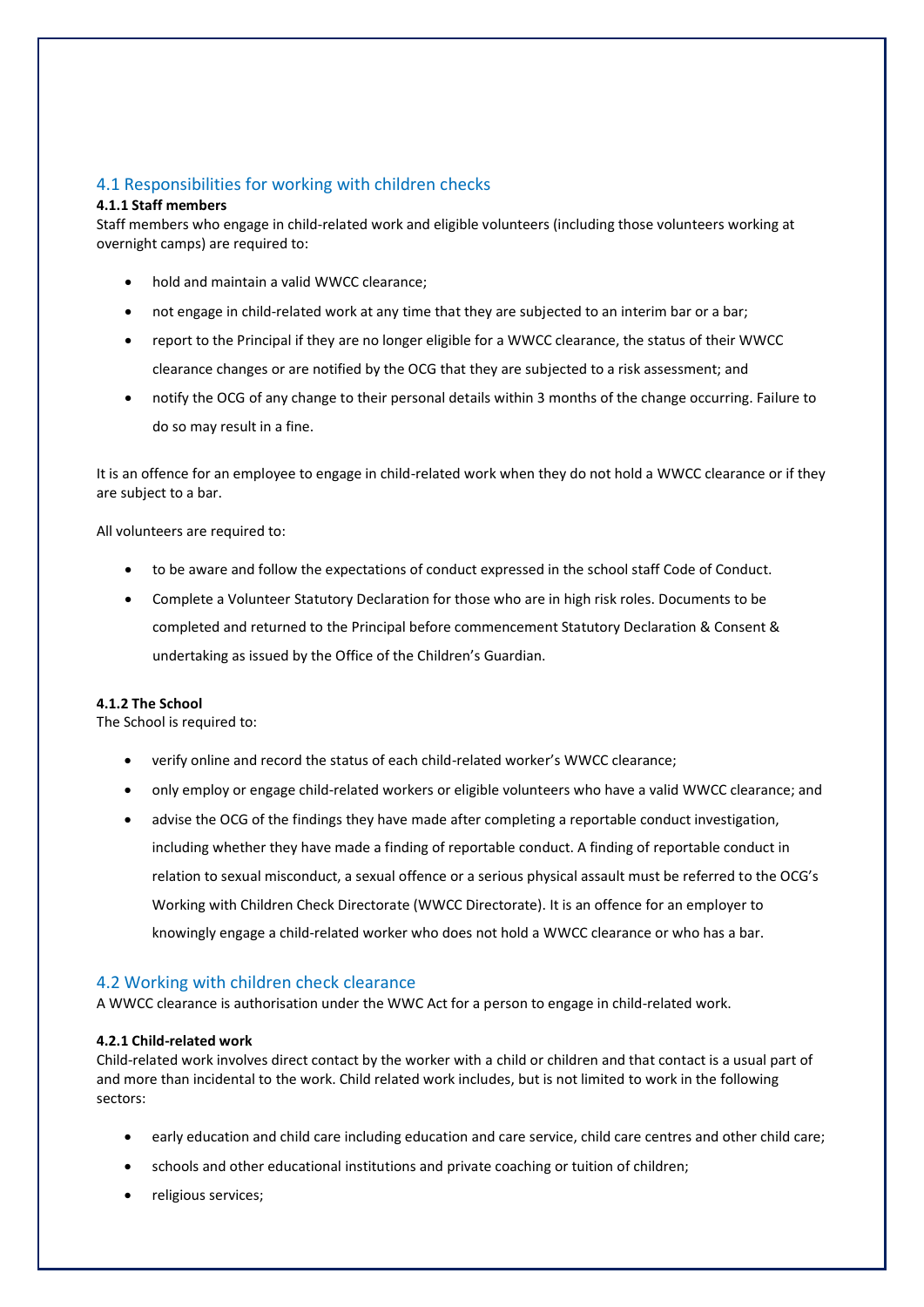- residential services including boarding schools, homestays more than three weeks, residential services and overnight camps;
- transport services for children including school bus services, taxi services for children with disability and supervision of school road crossings; and
- counselling, mentoring or distance education not involving direct contact.

Any queries about whether roles/duties engage in child-related work should be directed to the Principal.

#### **4.2.2 Application/Renewal**

An application or renewal can be made through Service NSW or its replacement agency. The process for applying for and renewing a WWCC clearance with the OCG involves a national police check and a review of findings of misconduct. If the OCG grants or renews a WWCC clearance the holder will be issued with a number which is to be provided to the School to verify the status of a staff member's WWCC clearance.

#### **4.2.3 Refusal/Cancellation**

The OCG can refuse to grant a WWCC clearance or cancel a WWCC clearance. The person is then restricted from engaging in child-related work and not able to apply for another clearance for five years. Employers are notified by the OGC and instructed to remove such persons from child-related work.

#### **4.2.4 Interim bar**

The OCG may issue an interim bar, for up to 12 months, to high risk individuals to prevent them from engaging in child-related work while a risk assessment is conducted. If an interim bar remains in place for six months or longer, it may be appealed to the Administrative Decisions Tribunal.

Not everyone who is subject to a risk assessment will receive an interim bar; only those representing a serious and immediate risk to children.

#### **4.2.5 Disqualified person**

A disqualified person is a person who has been convicted, or against whom proceedings have been commenced for a disqualifying offence outlined in Schedule 2 of WWC Act. A disqualified person cannot be granted a working with children check clearance and is therefore restricted from engaging in child related work.

#### <span id="page-6-0"></span>4.3 Ongoing monitoring

The OCG will continue to monitor criminal records and professional conduct findings of all WWCC clearance holders through a risk assessment process.

#### **4.3.1 Risk assessments**

A risk assessment is an evaluation of an individual's suitability for child-related work.

The OCG will conduct a risk assessment on a person's suitability to work with children when a new record is received which triggers a risk assessment. This may include an offence under Schedule 1, pattern of behaviour or offences involving violence of sexual misconduct representing a risk to children and findings of misconduct involving children.

#### <span id="page-6-1"></span>4.4 Process for reporting to OCG

#### **4.4.1 The school**

Independent Schools are defined as a reporting body by the WWC Act.

The School is required to advise the OCG of the findings they have made after completing a reportable conduct investigation, including whether they have made a finding of reportable conduct. A finding of reportable conduct in relation to sexual misconduct, a sexual offence or a serious physical assault must be referred to the OCG's WWCC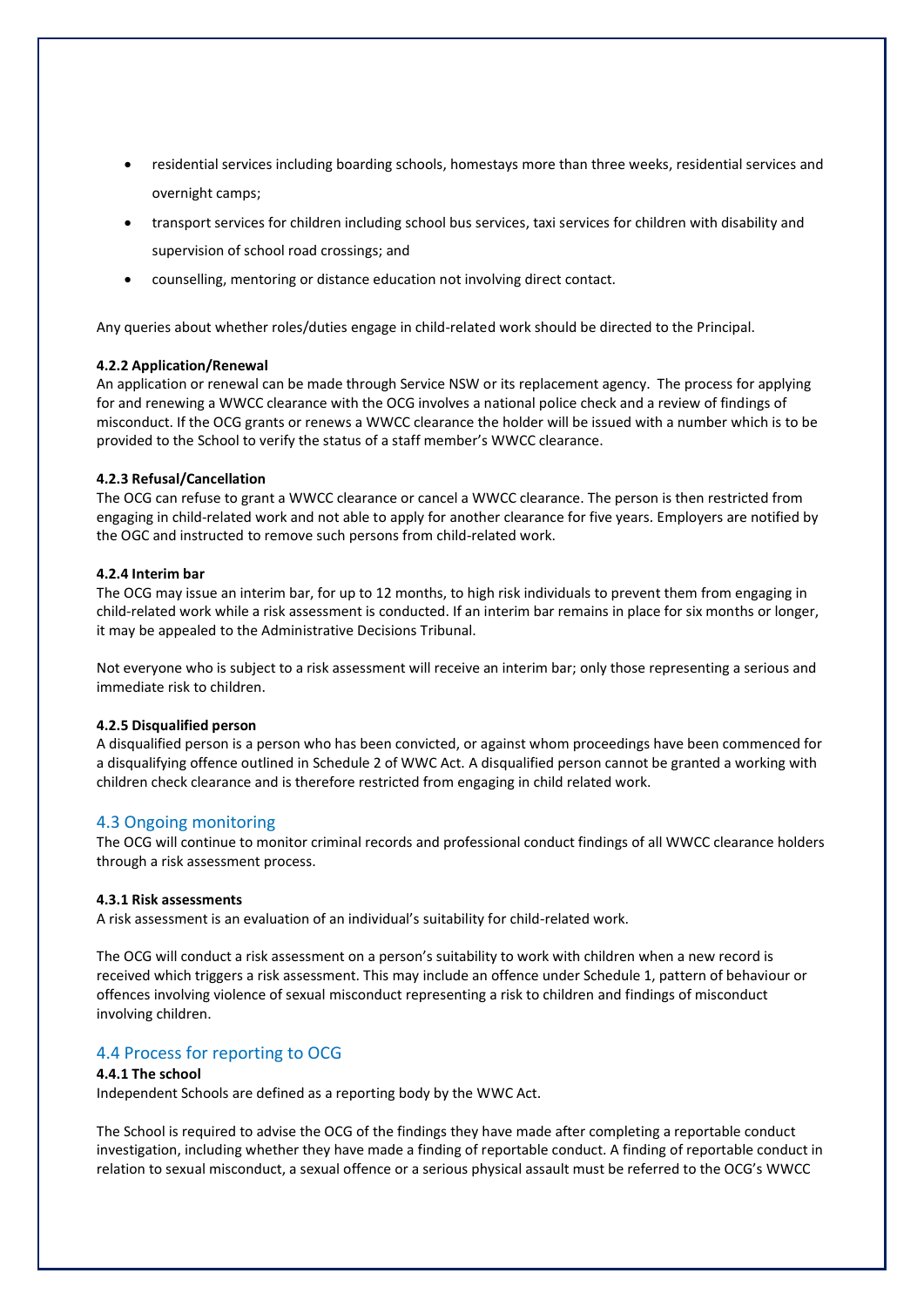Directorate. Information must also be referred internally to the OCG's WWCC Directorate if it meets the threshold for consideration of an interim WWCC bar, as per Section 17 of the WWC Act, pending a formal risk assessment.

The School may also be obliged to report, amend or provide additional information to the OCG as outlined in the WWC Act and the Children's Guardian Act.

#### **4.4.2 Finding of misconduct involving children**

The School will report any finding of reportable conduct to the OCG.

When informing an employee of a finding of reportable conduct against them, the School should alert them to the consequent report to the WWCC Directorate in relation to sustained findings of sexual misconduct, a sexual offence or a serious physical assault.

The WWC Act enables a person who has a sustained finding referred to the OCG to request access to the records held by the school in relation to the finding of misconduct involving children, once final findings are made. The entitlements of a person to request access to information in terms of section 46 of the WWC Act is enlivened when a finding of misconduct involving children has been made.

#### **4.4.3 Other information**

The School may also be required to provide information to the OGC that is relevant to an assessment of whether a person poses a risk to the safety of children or the OCG's monitoring functions.

### <span id="page-7-0"></span>5. Mandatory reporting

The Care and Protection Act provides for mandatory reporting of children at risk of significant harm. A child is a person under the age of 16 years and a young person is aged 16 years or above but who is under the age of 18, for the purposes of the Care and Protection Act.

Under the Care and Protection Act mandatory reporting applies to persons who:

- in the course of their employment, deliver services including health care; welfare, education, children's services and residential services, to children; or
- hold a management position in an organisation, the duties of which include direct responsibility for, or

direct supervision of, the provision of services including health care, welfare, education, children's services

and residential services, to children, are mandatory reporters.

All teachers are mandatory reporters. Other staff members may also be mandatory reporters. Any queries about whether other staff members are mandatory reporters should be directed to the Principal.

#### <span id="page-7-1"></span>5.1 Reports to Communities and Justice

A mandatory reporter must, where they have reasonable grounds to suspect that a child (under 16 years of age) is at risk of significant harm, report to the Department of Communities and Justice (DCJ) as soon as practicable. The report must include the name, or a description, of the child and the grounds for suspecting that the child is at risk of significant harm.

In addition, the school may choose to make a report to the DCJ where there are reasonable grounds to suspect a young person (16 or 17 years of age) is at risk of significant harm and there are current concerns about the safety, welfare and well-being of the young person.

In the independent school sector a mandatory reporter will meet their obligation if they report to the Principal in the School. This centralised reporting model ensures that a person in the school has all of the information that may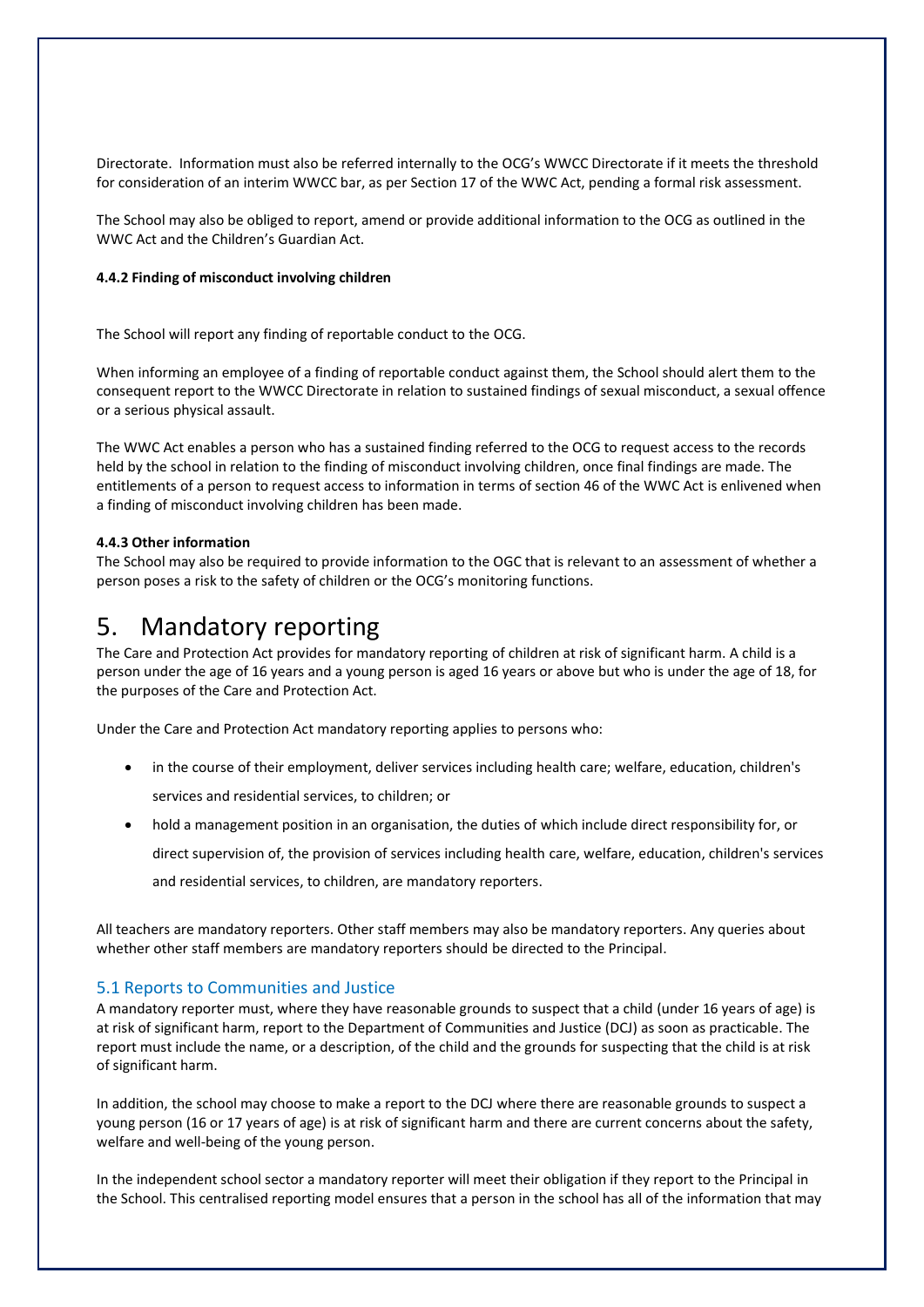be relevant to the circumstances of the child at risk of significant harm and addresses the risk of the school not being aware of individual incidences that amount to cumulative harm.

#### **5.1.1 Reasonable grounds**

'Reasonable grounds' refers to the need to have an objective basis for suspecting that a child or young person may be at risk of significant harm, based on:

- first-hand observations of the child, young person or family
- what the child, young person, parent or another person has disclosed
- what can reasonably be inferred based on professional training and / or experience.

'Reasonable grounds' does not mean a person is required to confirm their suspicions or have clear proof before making a report.

#### **5.1.2 Significant harm**

A child or young person is 'at risk of significant harm' if current concerns exist for the safety, welfare or well-being of the child or young person because of the presence, to a significant extent, of any one or more of the following circumstances:

- the child's or young person's basic physical or psychological needs are not being met or are at risk of not being met,
- the parents or other caregivers have not arranged and are unable or unwilling to arrange for the child or young person to receive necessary medical care,
- in the case of a child or young person who is required to attend school in accordance with the Education Act 1990 —the parents or other caregivers have not arranged and are unable or unwilling to arrange for the child or young person to receive an education in accordance with that Act,
- the child or young person has been, or is at risk of being, physically or sexually abused or ill-treated,
- the child or young person is living in a household where there have been incidents of domestic violence and, as a consequence, the child or young person is at risk of serious physical or psychological harm,
- a parent or other caregiver has behaved in such a way towards the child or young person that the child or young person has suffered or is at risk of suffering serious psychological harm,
- the child was the subject of a pre-natal report under section 25 of the Care and Protection Act and the birth mother of the child did not engage successfully with support services to eliminate, or minimise to the lowest level reasonably practical, the risk factors that gave rise to the report.

What is meant by 'significant' in the phrase 'to a significant extent' is that which is sufficiently serious to warrant a response by a statutory authority irrespective of a family's consent.

What is significant is not minor or trivial, and may reasonably be expected to produce a substantial and demonstrably adverse impact on the child or young person's safety, welfare or well-being.

The significance can result from a single act or omission or an accumulation of these.

<span id="page-8-0"></span>5.3 Process for mandatory reporting **5.3.1 Staff members**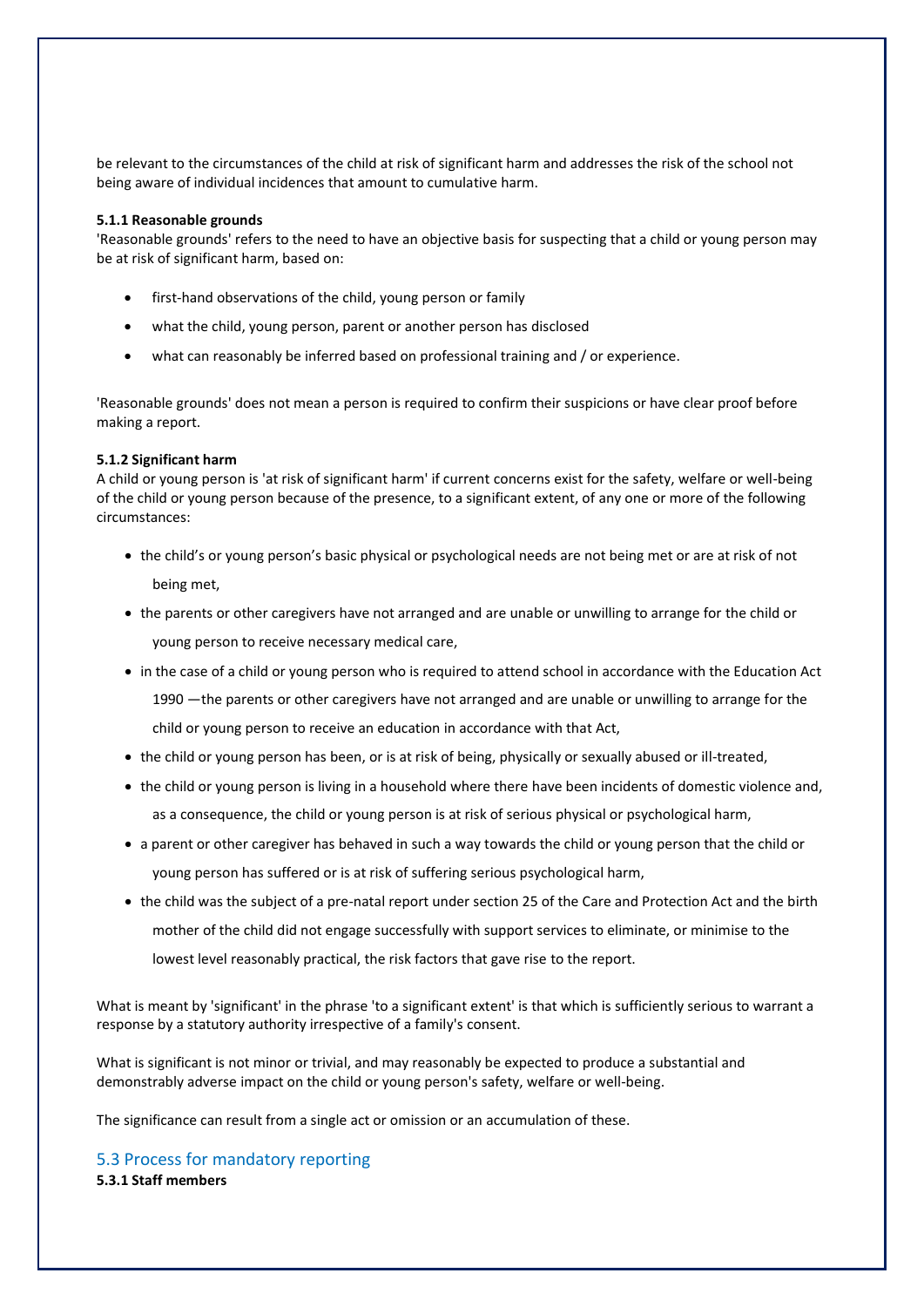Staff members must raise concerns about a child or young person who may be at risk of significant harm with the Principal as soon as possible to discuss whether the matter meets the threshold of 'risk of significant harm' and the steps required to report the matter.

However, if there is an immediate danger to the child or young person and the Principal or next most senior member of staff is not contactable staff members should contact the Police and/or the Child Protection Helpline (13 21 11) directly and then advise the Principal or next most senior member of staff at the school as soon as possible.

Staff members are not required to, and must not, undertake any investigation of the matter. Staff members are not permitted to inform the parents or caregivers that a report to DCJ has been made.

Staff members are required to deal with the matter confidentially and only disclose it to the persons referred to above or as required to comply with mandatory reporting obligations. Failure to maintain confidentiality will not only be a breach of this policy, but could incite potential civil proceedings for defamation.

#### **5.3.2 The school**

In general, the Principal will report these matters to the DCJ and, where necessary, the Police**.** This is supported by DCJ in accordance with best practice principles.

#### <span id="page-9-0"></span>5.4 Process for reporting concerns about students

#### **5.4.1 Staff members**

The Care and Protection Act outlines a mandatory reporter's obligation to report to DCJ concerns about risk of significant harm. However, to ensure centralised reporting all staff members are required to report any concern regarding the safety, welfare and wellbeing of a student to the Principal. Staff members who are unsure as to whether a matter meets the threshold of 'risk of significant harm' should report their concern to the Principal regardless.

Staff members are required to deal with all reports regarding the safety, welfare or wellbeing of a student with confidentially and only disclose it to the Principal and any other person the Principal nominates.

### <span id="page-9-1"></span>6. Reportable conduct

Section 29 of the Children's Guardian Act 2019 requires the Heads of Entities, including non-government schools in New South Wales, to notify the OCG of all allegations of reportable conduct and convictions involving an 'employee' and the outcome of the School's investigation of these allegations. Under the Children's Guardian Act 2019 allegations of child abuse only fall within the reportable conduct jurisdiction if the involved individual is an employee of the relevant entity at the time when the allegation becomes known by the Head of Entity.

Reportable Conduct:

- involves a child (a person under the age of 18 years) at the time of the alleged incident; and
- involves certain defined conduct as described in the Act (see below).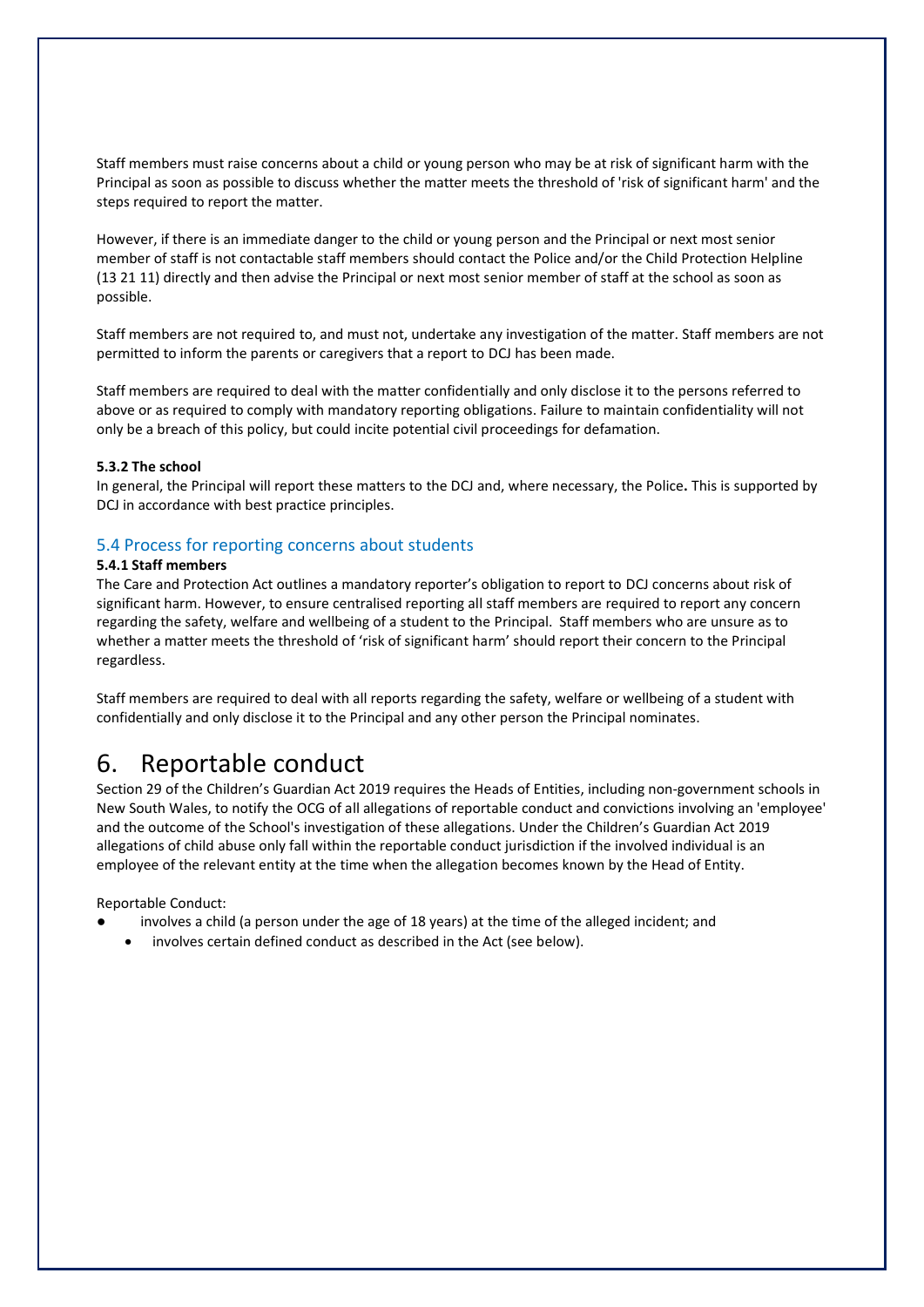#### The OCG:

- must keep under scrutiny the systems for preventing reportable conduct by employees of nongovernment schools and the handling of, or response to, reportable allegations (including allegations which are exempt from notification) or convictions;
- must receive and assess notifications from non-government schools concerning reportable conduct or reportable convictions;
- is required to oversee or monitor the conduct of investigations by non-government schools into allegations of reportable or reportable convictions;
- must determine whether an investigation that has been monitored has been conducted properly, and whether appropriate action has been taken as a result of the investigation;
- may directly investigate an allegation of reportable conduct or reportable conviction against an employee of a non-government school, or the handling of or response to such a matter (eg arising out of complaints by the person who is the subject of an allegation); and
- may investigate the way in which a relevant entity has dealt with, or is dealing with, a report, complaint or notification, if the OCG considers it appropriate to do so.

#### <span id="page-10-0"></span>6.1 Reportable conduct

Under the Children's Guardian Act 2019 *reportable conduct* is defined as:

- a sexual offence
- sexual misconduct
- an assault against a child
- ill-treatment of a child
- neglect of a child
- as offence under section 43B (failure to protect) or section 316A (failure to report) of the Crimes Act 1900; and
- behaviour that causes significant emotional or psychological harm to a child.

Reportable conduct does not extend to:

- conduct that is reasonable for the purposes of the discipline, management or care of children, having regard to the age, maturity, health or other characteristics of the children and to any relevant codes of conduct or professional standards; or
- the use of physical force that, in all the circumstances, is trivial or negligible, and the circumstances in which is was used have been investigated and the result of the investigation has been recorded in accordance with appropriate procedures; or
- conduct of a class or kind exempted from being reportable conduct by the Children's Guardian Act under section 30

#### **6.1.1 Definitions as of 20 June 2020**

• *Sexual offence*: an offence of a sexual nature under a law of the State, another State, a Territory, or the

Commonwealth, committed against, with or in the presence of a child, such as:

- sexual touching of a child;
- a child grooming offence;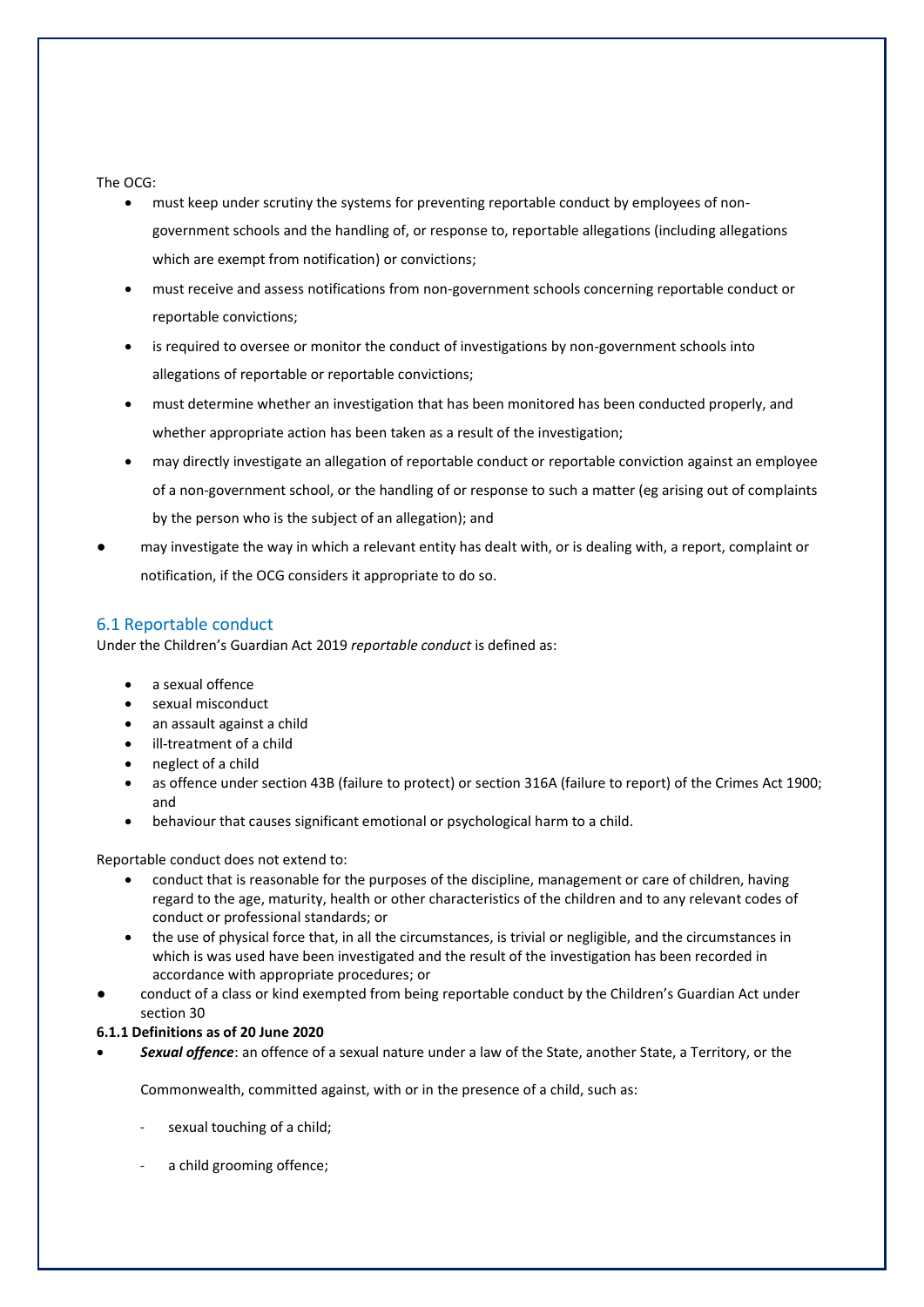production, dissemination or possession of child abuse material.

Definitions of 'grooming', within child protection legislation, are complex. Under the Crimes Act, grooming or procuring a child under the age of 16 years for unlawful sexual activity is classed as a sexual offence. The Crimes Act (s73) also extends the age of consent to 18 years when a child is in a 'special care ' relationship. Under Schedule 1(2) of the WWC Act, grooming is recognised as a form of sexual misconduct. The Children's Guardian Act 2019 and this Child Protection Policy reflect these definitions within the context of the Reportable Conduct Scheme (Division 2).

An alleged sexual offence does not have to be the subject of criminal investigation or charges for it to be catagorised as a reportable allegation of sexual offence.

• *Sexual misconduct*: conduct with, towards or in the presence of a child that is sexual in nature (but not a

sexual offence). The Act provides the following (non-exhaustive) examples:

- descriptions of sexual acts without a legitimate reason to provide the descriptions;
- sexual comments, conversations or communications;
- comments to a child that express a desire to act in a sexual manner towards the child, or another child.

Note – crossing professional boundaries comes within the scope of the scheme to the extent that the alleged conduct meets the definition of sexual misconduct. That is, the conduct with, towards or in the presence of a child that is sexual in nature (but is not a sexual offence).

- *Assault:* an assault can occur when a person intentionally or recklessly (ie. knows the assault is possible but ignores the risk):
	- applies physical force against a child without lawful justification or excuse such as hitting, striking,

kicking, punching or dragging a child (actual physical force); or

- causes a child to apprehend the immediate and unlawful use of physical force against them such as threatening to physically harm a child through words and/or gestures regardless of whether the person actually intends to apply any force (apprehension of physical force)
- *lll-treatment:* is defined as conduct towards a child that is:
	- unreasonable; and
	- seriously inappropriate, improper, inhumane or cruel.

Ill-treatment can include a range of conduct such as making excessive or degrading demands of a child; a pattern of hostile or degrading comments or behaviour towards a child; and using inappropriate forms of behaviour management towards a child.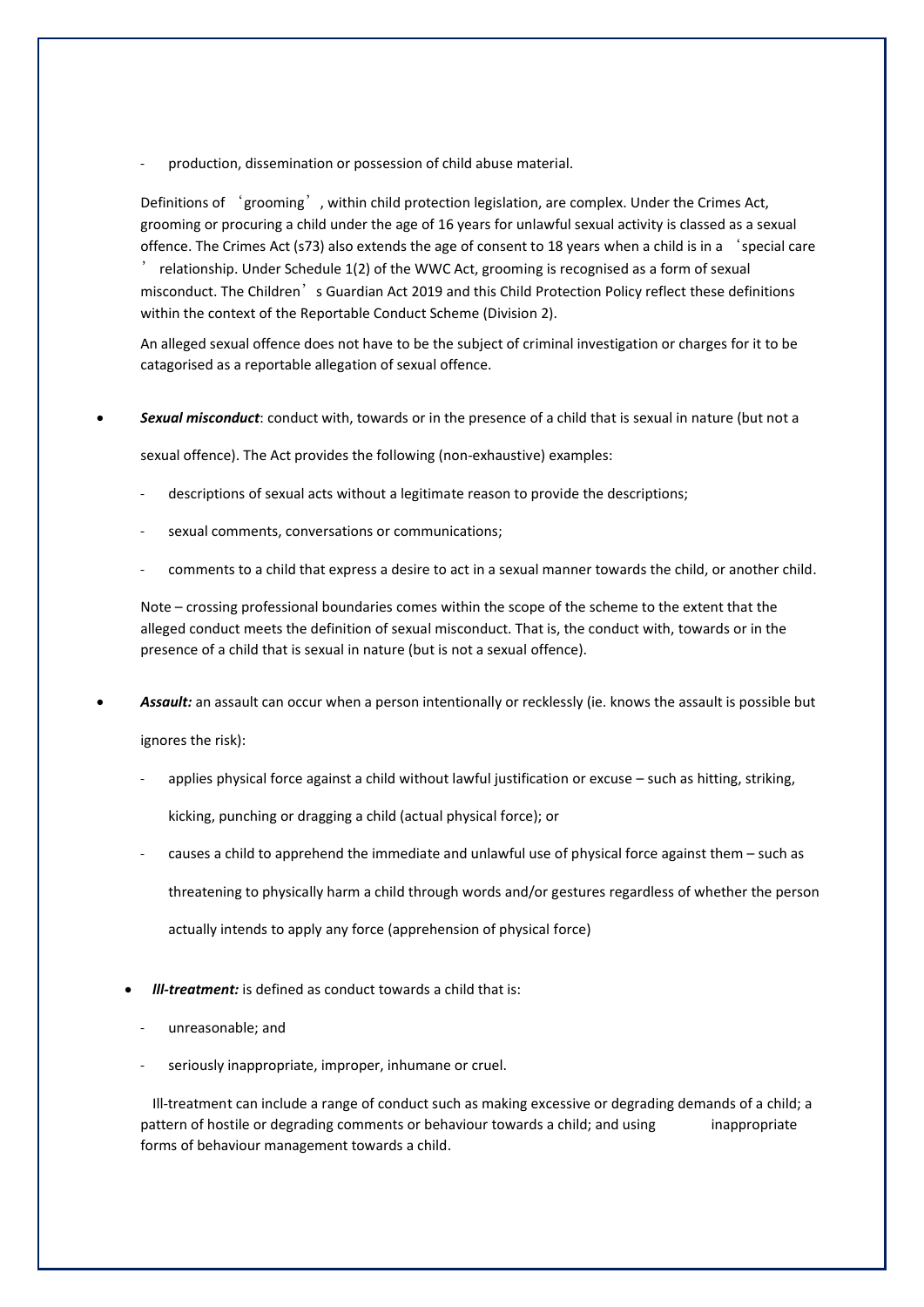• *Neglect:* defined as a significant failure to provide adequate and proper food, supervision, nursing, clothing, medical aid or lodging for a child that causes or is likely to cause harm - by a person who has care

and/or has responsibility towards a child.

Neglect can be an ongoing situation of repeated failure by a caregiver to meet a child's physical or psychological needs, or a single significant incident where a caregiver fails to fulfill a duty or obligation, resulting in actual harm to a child where there is the potential for significant harm to a child. Examples of neglect include failing to protect a child from abuse and exposing a child to a harmful environment.

• Behaviour that causes significant *emotional or psychological harm* to a child is conduct that is intentional or reckless (without reasonable excuse), obviously or very clearly unreasonable and which results in significant emotional harm or trauma to a child.

For a reportable allegation involving psychological harm, the following elements must be present:

- An obviously or very clearly unreasonable or serious act or series of acts that the employees knew or ought to have known was unacceptable, and
- Evidence of psychological harm to the child that is more than transient, including displaying patterns of 'out of character behaviour', regression in behaviour, distress, anxiety, physical symptoms or self-harm, and
- An alleged causal link between the employee's conduct and the significant emotional or psychological harm to the child.
- *Reportable allegation* is an allegation that an employee has engaged in conduct that may be reportable conduct.
- *Reportable conviction* means a conviction (including a finding of guilt without the court proceeding to a conviction), in NSW or elsewhere, of an offence involving reportable conduct.
- *Employee* of an entity includes:
	- an individual employed by, or in, the entity
	- a volunteer providing services to children
	- a contractor engaged directly by the entity (or by a third party) where the contractor holds, or is required to hold, a WWCC clearance for the purposes of their work with an entity; and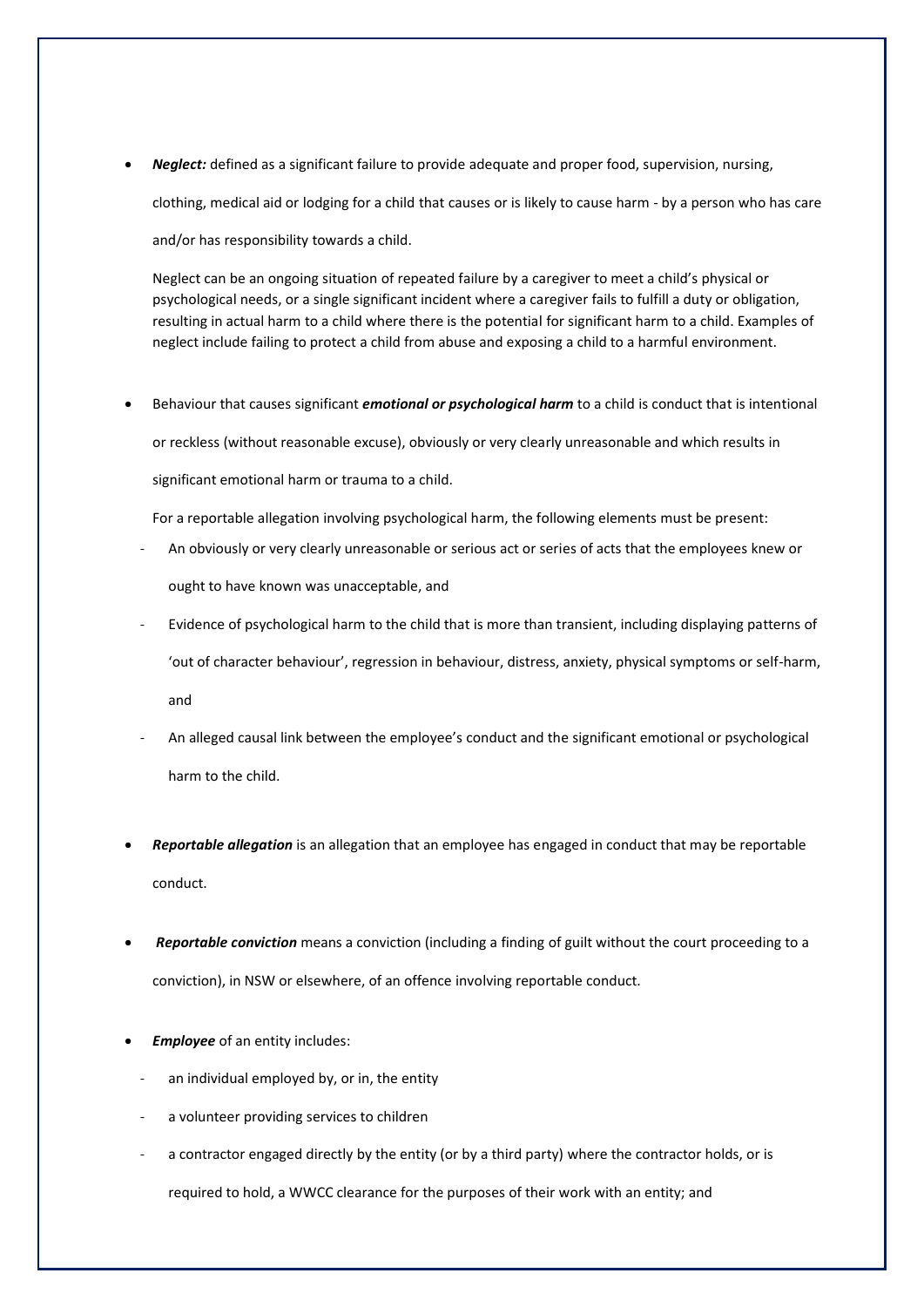a person engaged by a religious body where that person holds, or is required to hold, a WWCC

clearance for the purposes of their work with the religious body.

• *PSOA* (Person Subject Of the Allegation).

#### <span id="page-13-0"></span>6.2 Process for reporting of reportable conduct allegations or convictions

#### **6.2.1 Staff members**

Any concerns about any other employee engaging in conduct that is considered inappropriate, or reportable conduct, or any allegation of inappropriate, or reportable conduct made to the employee or about the employee themselves must be reported to the Principal**.** Where it is uncertain if the conduct is reportable conduct but is considered inappropriate behaviour this must also be reported.

Staff members must also report to Principal when they become aware that an employee has been charged with or convicted of an offence (including a finding of guilt without the court proceeding to a conviction) involving reportable conduct. This includes information relating to the employee themselves.

If the allegation involves the Principal, the staff member must report to the Chair of the School Board.

#### **6.2.2 Parents, carers and community members**

Parents, carer and community members are encouraged to report any conduct that is in their view inappropriate, reportable or criminal conduct to the Principal or their delegate. All such reports will be dealt with in accordance with the School's complaint handling procedures.

#### **6.2.3 The school**

The Principal, as the Head of Entity under the Children's Guardian Act, must:

• Ensure specified systems are in place for preventing, detecting and responding to reportable allegations or

convictions

• Submit a 7-day notification form to the OCG within 7 business days of becoming aware of a reportable

allegation or conviction against an employee of the entity (unless the Head of the Entity has a reasonable

excuse),

The notification should include the following information:

- (a) that a report has been received in relation to an employee of the School, and
- (b) the type of reportable conduct, and
- (c) the name of the employee, and
- (d) the name and contact details of School and the Head of Entity, and
- (e) for a reportable allegation, whether it has been reported to Police, and
- (f) if a report has been made to the Child Protection Helpline, that a report has been made, and
- (g) the nature of the relevant entity's initial risk assessment and risk management action,
- The notice must also include the following, if known to the Head of Entity:
	- (a) details of the reportable allegation or conviction considered to be a reportable conviction,
	- (b) the date of birth and working with children number, if any, of the employee the subject of the report,
	- (c) the police report reference number (if Police were notified),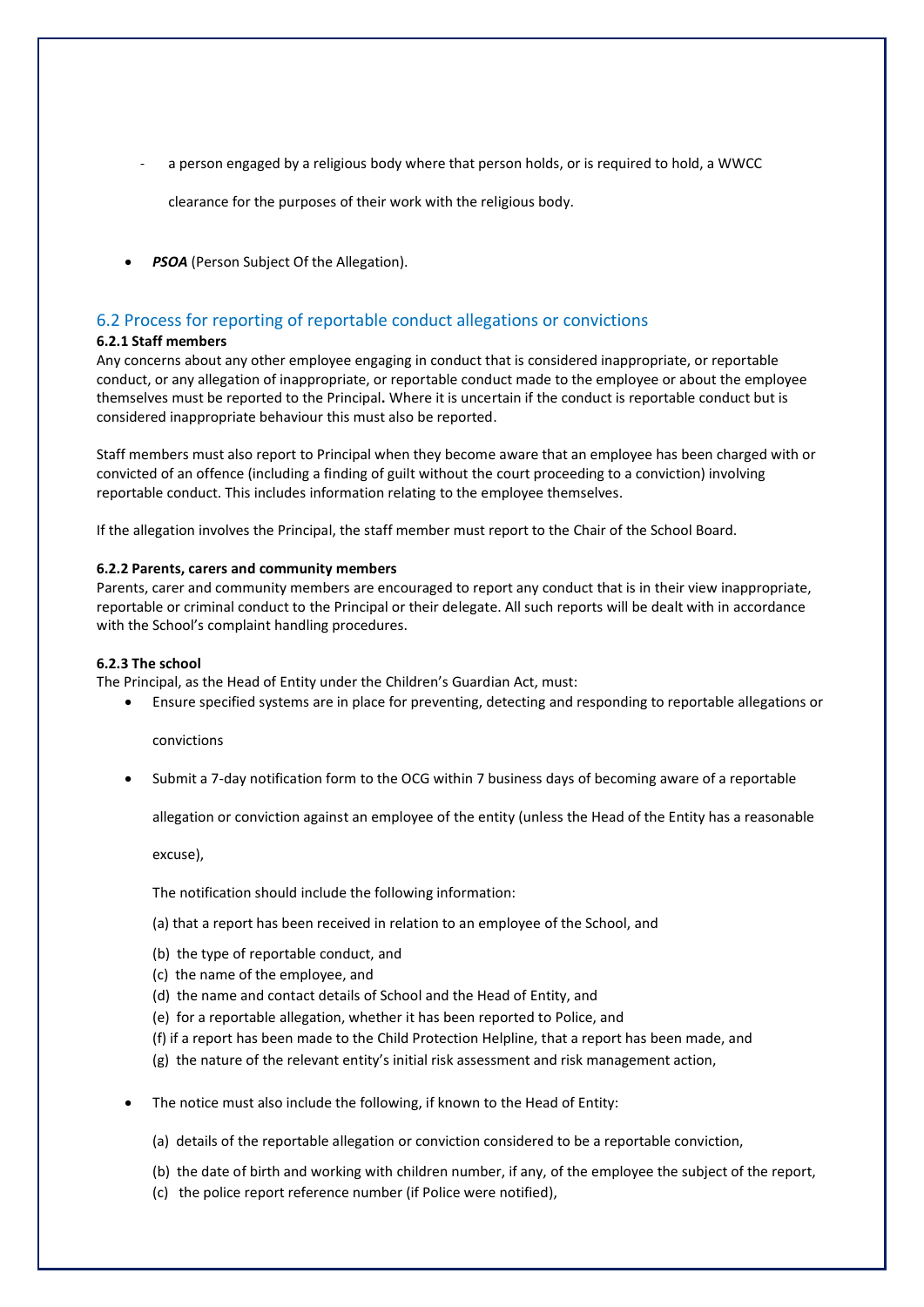(d) the report reference number if reported to the Child Protection Helpline,

(e) the names of other relevant entities that employ or engage the employee, whether or not directly, to provide a service to children, including as a volunteer or contractor.

Maximum penalty for failure to notify within 7 business days -10 penalty units.

#### <span id="page-14-0"></span>6.3 Process for investigating an allegation of reportable conduct

The Principal is responsible for ensuring that the following steps are taken to investigate an allegation of reportable conduct.

#### **6.3.1 Initial steps**

Once an allegation of reportable conduct against an employee is received, the Principal is required to:

- determine whether it is an allegation of reportable conduct;
- assess whether DCJ or the Police need to be notified (ie, if reasonable
- grounds to suspect that a child is at risk of significant harm or a potential criminal offence). If they have been notified, seek clearance from these statutory agencies prior to the school proceeding with the reportable conduct investigation;
- notify the child's parents (unless to do so would be likely to compromise the investigation or any investigation by DCJ or Police);
- notify the OCG within 7 business days of receiving the allegation;
- carry out a risk assessment and take action to reduce/remove risk, where appropriate; and
- provide an initial letter to the PSOA advising that an allegation of reportable conduct has been made against them and the School's responsibility to investigate this matter under Section 34 of the Children's Guardian Act 2019; and
- investigate the allegation or appoint someone to investigate the allegation.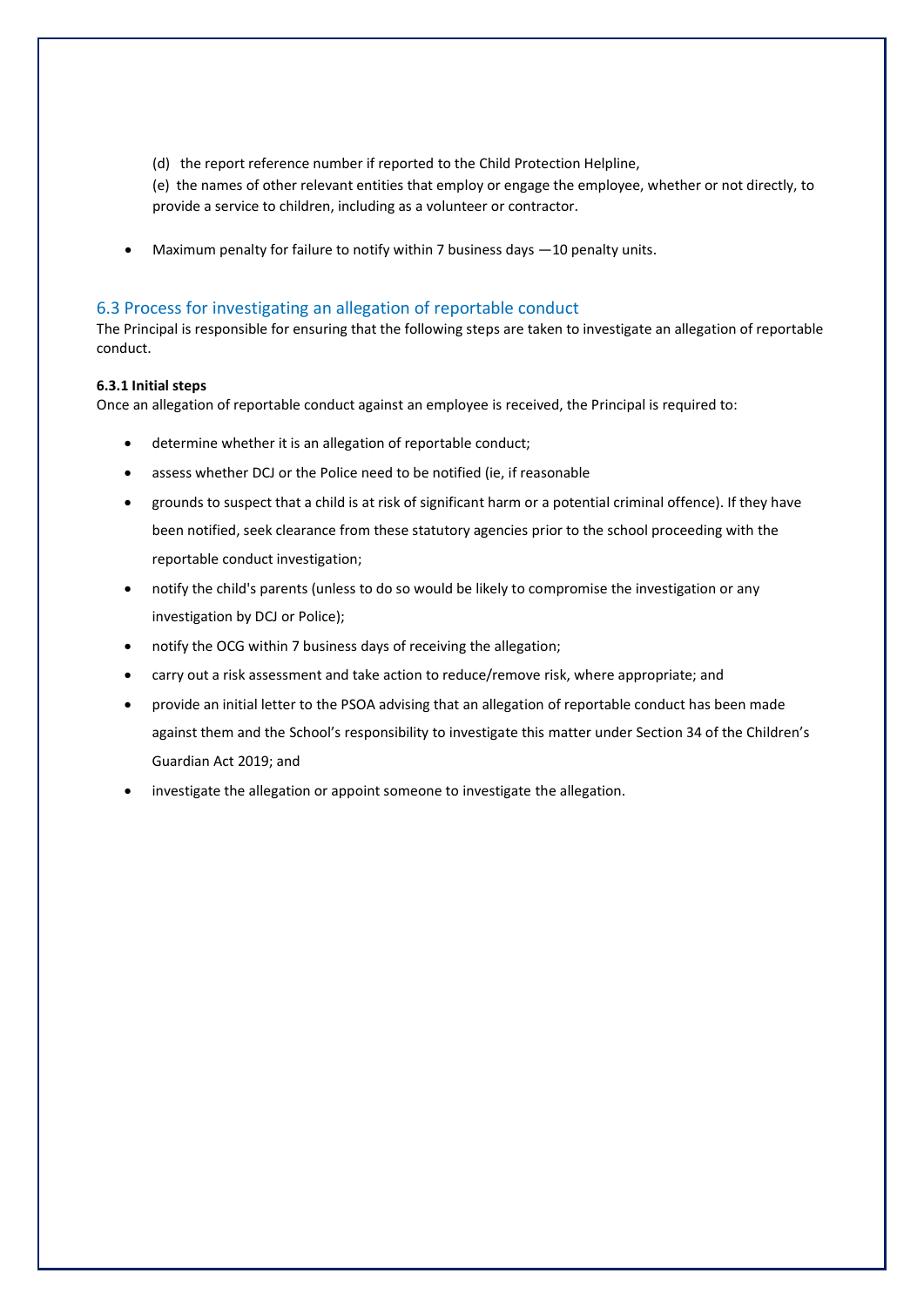#### **6.3.2 Investigation principles**

During the investigation of a reportable conduct allegation the School will:

- follow the principles of procedural fairness;
- inform PSOA of the substance of any allegations made against them, at the appropriate time in the investigation, and provide them with a reasonable opportunity to respond to the allegations;
- make reasonable enquiries or investigations before making a decision;
- avoid conflicts of interest;
- conduct the investigation without unjustifiable delay;
- handle the matter as confidentially as possible; and
- provide appropriate support for all parties including the child/children, witnesses and the PSOA.

#### **6.3.3 Investigation steps**

In an investigation the Principal or appointed investigator will generally:

- interview relevant witnesses and gather relevant documentation;
- provide a letter of allegation to the PSOA;
- provide the PSOA with the opportunity to provide a response to the allegations either in writing or at Interview;
- consider relevant evidence and make a preliminary finding in accordance with the OCG guidelines;
- inform the PSOA of the preliminary finding in writing by the Head of Entity and provide them with a further opportunity to respond or make a further submission prior to the matter moving to final findings;
- consider any response provided by the PSOA;
- make a final finding in accordance with the OCG guidelines;
- decide on the disciplinary action, if any, to be taken against the PSOA;
- if it is completed, send the final report to the OCG within 30 days after having received the allegation, as per section 36 of the Children's Guardian Act 2019.
- should the final report be unfinished within 30 days, the Head of Entity must provide, at minimum, an

interim report to the OCG within 30 days of having received the allegation, as per section 38 of the

Children's Guardian Act 2019.

#### Submission of an interim report must include;

- a reason for not providing the final report within 30 days and an estimated time frame for completion of the report.
- specific information, including (if known); the facts and circumstances of the reportable allegation; any known information about a reportable conviction; action taken since the OCG received a notification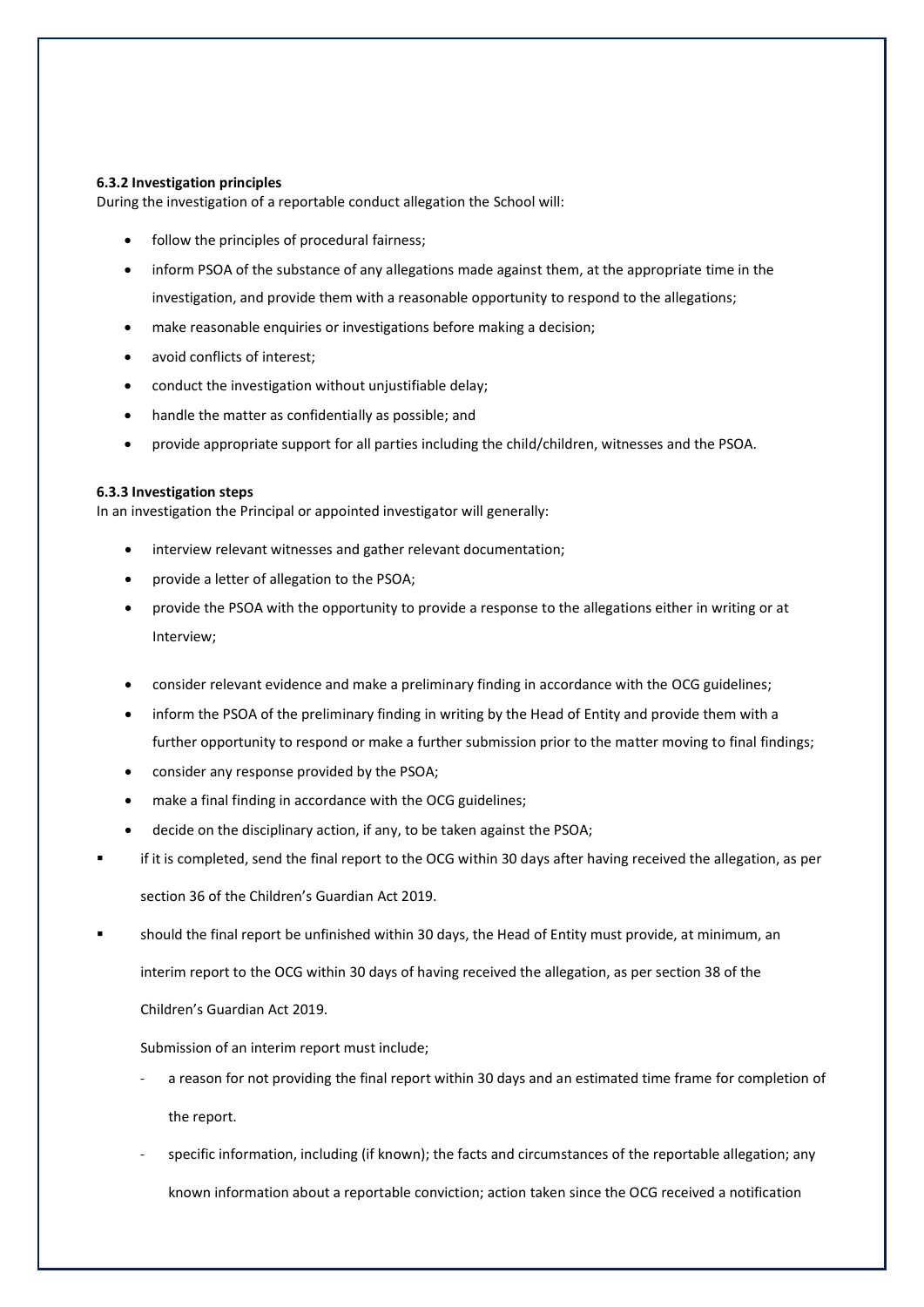about the reportable allegation or reportable conviction; further action the Head of Entity proposes to take in relation to the reportable allegation or reportable conviction; including if the Head of Entity proposes to take no further action; the reasons for the action taken and the action proposed to be taken or the reasons for the decision to take no further action; other information prescribed by the regulations; and

be accompanied by copies of documents in the School's possession, including transcripts of interviews

and copies of evidence.

The steps outlined above may need to be varied on occasion to meet particular circumstances. For example, it may be necessary to take different steps where the matter is also being investigated by DCJ or Police.

A PSOA may have an appropriate support person with them during the interview process. Such a person is there for support only and as a witness to the proceedings and not as an advocate or to take an active role.

#### <span id="page-16-0"></span>6.4 Risk management throughout an investigation of a reportable conduct allegation

Risk management means identifying the potential for an incident or accident to occur and taking steps to reduce the likelihood or severity of its occurrence.

The Principal is responsible for risk management throughout the investigation and will assess risk at the beginning of the investigation, during and at the end of the investigation.

#### **6.4.1 Initial risk assessment**

Following an allegation of reportable conduct against an employee the Principal conducts an initial risk assessment to identify and minimise the risks to:

- the child(ren) who are the subject of the allegation;
- other children with whom the employee may have contact;
- the PSOA;
- the School, and
- the proper investigation of the allegation.

The factors which will be considered during the risk assessment include:

- the nature and seriousness of the allegations;
- the vulnerability of the child(ren) the PSOA has contact with at work;
- the nature of the position occupied by the PSOA;
- the level of supervision of the PSOA; and
- the disciplinary history or safety of the PSOA and possible risks to the investigation.

The Principal will take appropriate action to minimise risks. This may include the PSOA being temporarily relieved of some duties, being required not to have contact with certain students, being asked to take paid leave, or being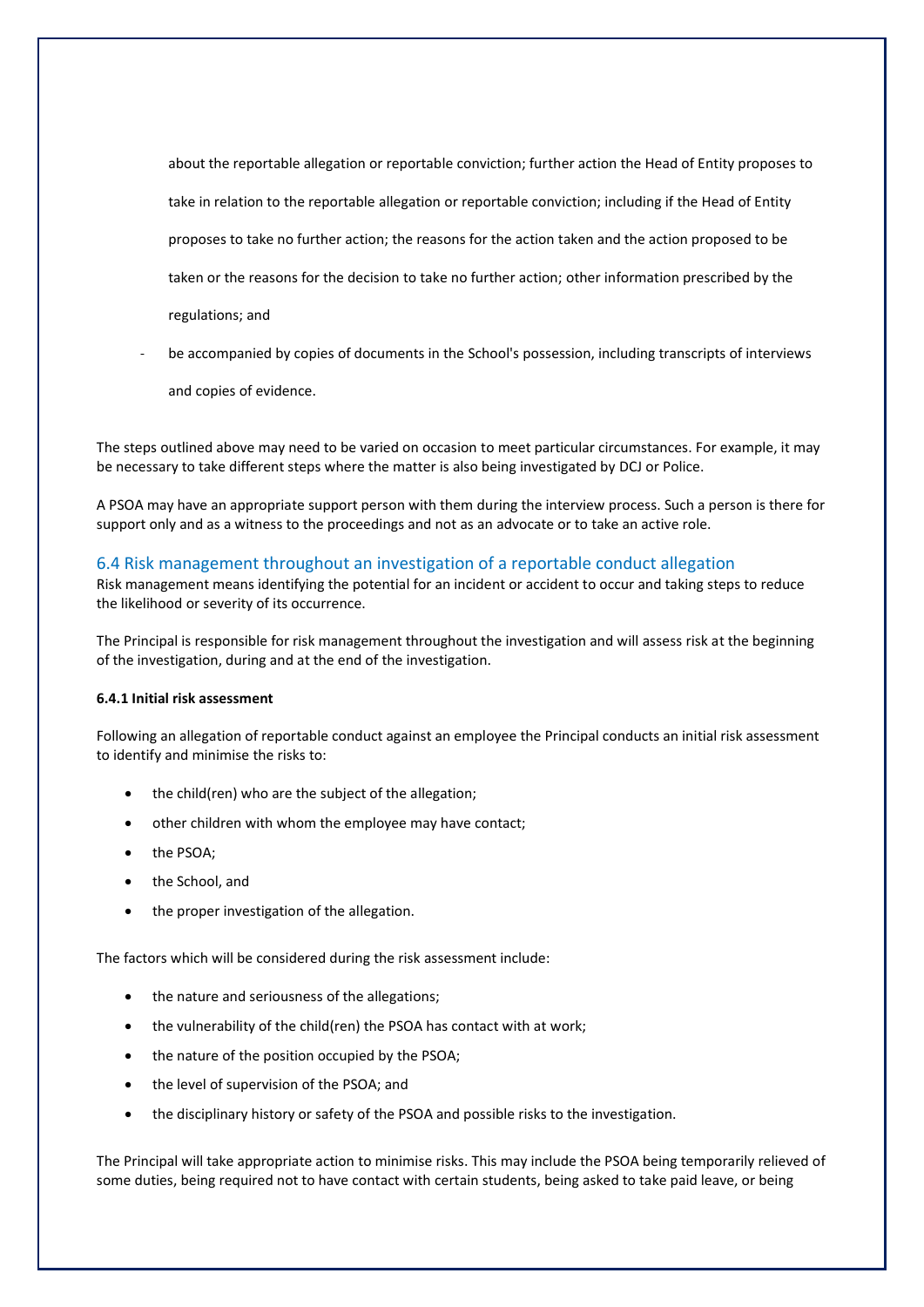suspended from duty. When taking action to address any risks identified, the School will take into consideration both the needs of the child(ren) and the PSOA.

A decision to take action on the basis of a risk assessment is not indicative of the findings of the matter. Until the investigation is completed and a finding is made, any action, such as an employee being suspended, is not to be considered to be an indication that the alleged conduct by the employee did occur.

#### **6.4.2 Ongoing risk assessment**

The Principal will continually monitor risk during the investigation including in the light of any new relevant information that emerges.

#### **6.4.3 Findings**

At the completion of the investigation, a finding will be made in relation to the allegation and a decision made by the Principal regarding what action, if any, is required in relation to the PSOA, the child(ren) involved and any other parties.

#### **6.4.4 Information for the PSOA**

The PSOA will be advised:

- that an allegation has been made against them (at the appropriate time in the investigation); and
- of the substance of the allegation, or of any preliminary finding and the final finding.

The PSOA does not automatically have the right to:

- know or have confirmed the identity of the person who made the allegation; or
- be shown the content of the OCG notification form or other investigation material that reveals information provided by other employees or witnesses.

The WWC Act enables a person who has a sustained finding referred to the OCG to request access to the records held by the School in relation to the finding of misconduct involving children, once final findings are made. The entitlements of a person to request access to information in terms of section 46 of the WWC Act is enlivened when a finding of misconduct involving children has been made.

#### **6.4.5 Disciplinary action**

As a result of the allegations, investigation or final findings, the School may take disciplinary action against the PSOA (including termination of employment).

In relation to any disciplinary action the school will give the PSOA:

- details of the proposed disciplinary action; and
- a reasonable opportunity to respond before a final decision is made.

#### **6.4.6 Confidentiality**

It is important when dealing with allegations of reportable conduct that the matter be dealt with as confidentially as possible.

The School requires that all parties maintain confidentiality during the investigation including in relation to the handling and storing of documents and records.

Records about allegations of reportable conduct against employees will be kept [in a secure area] and will be accessible by [the Head of Entity or with the Head of Entity's express authority].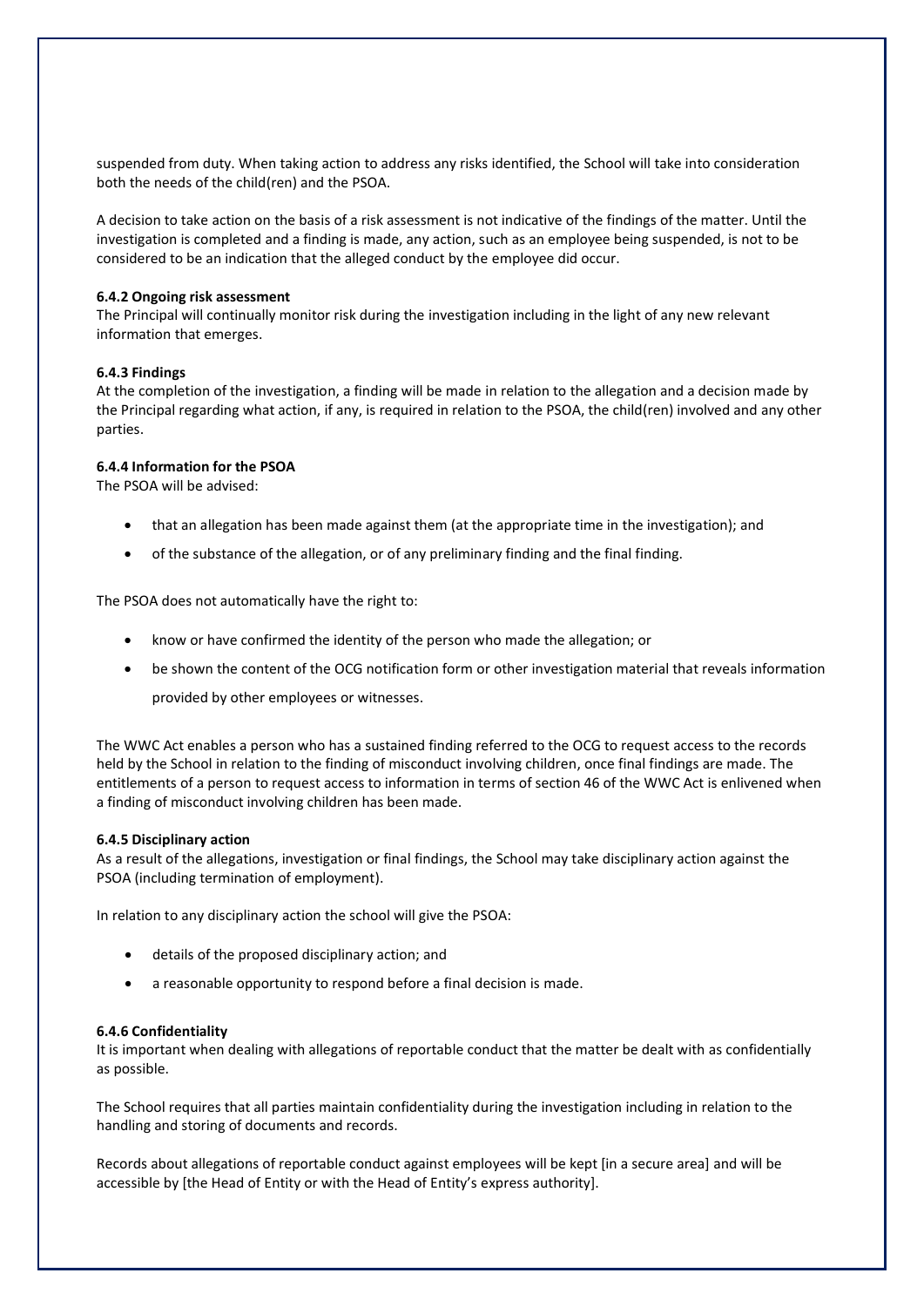No employee may comment to the media about an allegation of reportable conduct unless expressly authorised by the Principal to do so.

Staff members who become aware of a breach of confidentiality in relation to a reportable conduct allegation must advise the Principal.

# <span id="page-18-0"></span>7. Criminal offences

In 2018 the Crimes Act was amended to adopt recommendations of the *Royal Commission into Institutional Responses to Child Sexual Abuse*. The new offences are designed to prevent child abuse and to bring abuse that has already occurred to the attention of the Police.

#### **7.1 Failure to protect offence**

An adult working in a school, therefore all staff members, will commit an offence if they know another adult working there poses as serious risk of committing a child abuse offence and they have the power to reduce or remove the risk, and they negligently fail to do so either by acts and/or omissions.

This offence is targeted at those in positions of authority and responsibility working with children who turn a blind eye to a known and serious risk rather than using their power to protect children.

#### **7.2 Failure to report offence**

Any adult, therefore all staff members, will commit an offence if they know, believe or reasonably ought to know that a child abuse offence has been committed and fail to report that information to Police, without a reasonable excuse. A reasonable excuse would include where the adult has reported the matter to the Principal and is aware that the Principal has reported the matter to the Police.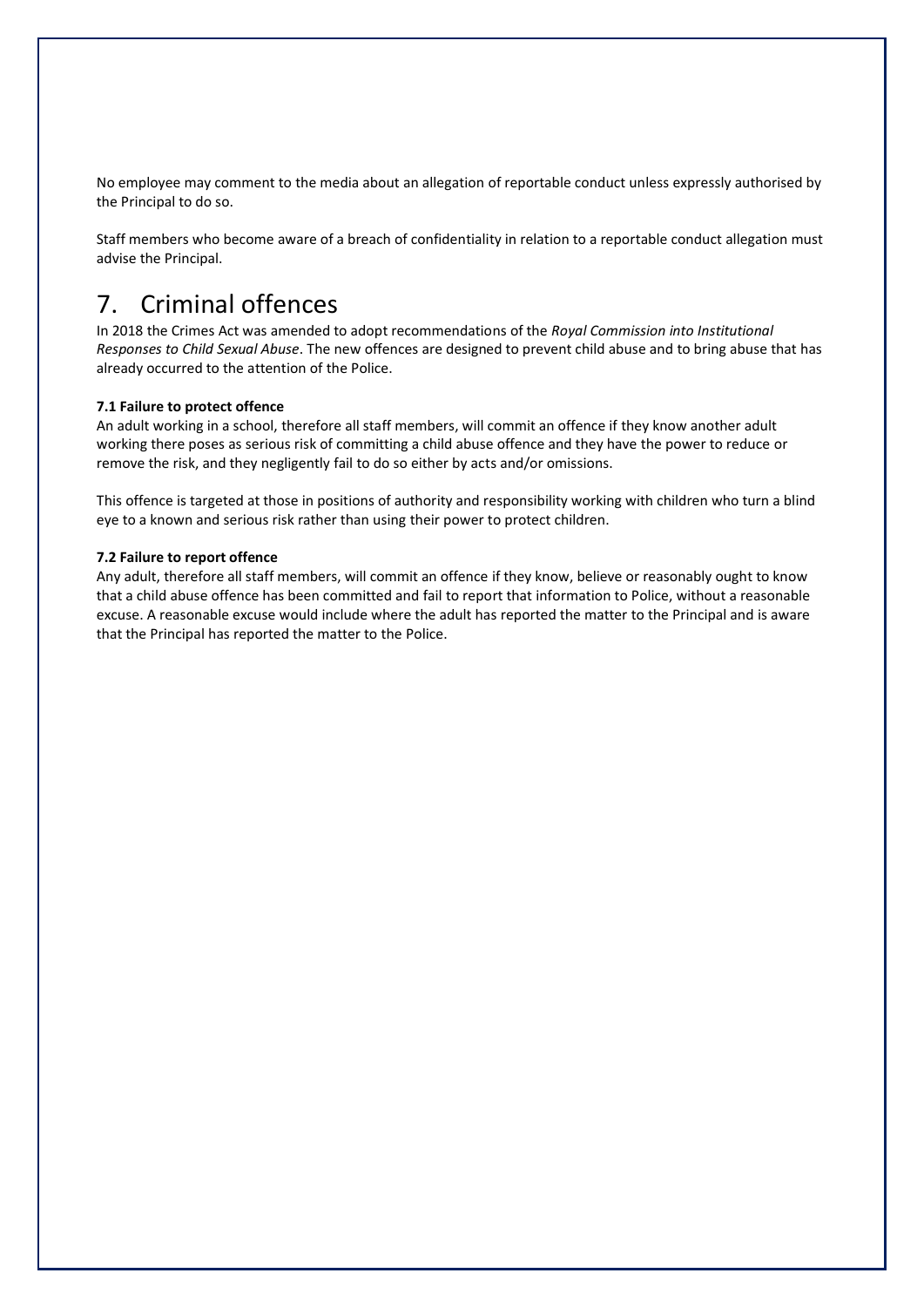# <span id="page-19-0"></span>Acknowledgement

I \_\_\_\_\_\_\_\_\_\_\_\_\_\_\_\_\_\_\_\_\_\_\_\_\_\_\_\_\_\_\_ have read, understood and agree to comply with the terms of this Child

Protection Policy.

Signed **Dated Dated** 

\_\_\_\_\_\_\_\_\_\_\_\_\_\_\_\_\_\_\_\_\_\_\_\_\_\_\_\_\_ \_\_\_\_\_\_\_\_\_\_\_\_\_\_\_\_\_\_\_\_\_\_\_\_\_

#### ATTACHMENTS

The following documents are attached to this policy: 1. Staff code of conduct

REFERENCES NSW Department of Communities and Justice https://www.dcj.nsw.gov.au

The Office of the Children's Guardian https://www.kidsguardian.nsw.gov.au Department of Premier and Cabinet – Keep Them Safe [www.keepthemsafe.nsw.gov.au](http://www.keepthemsafe.nsw.gov.au/)